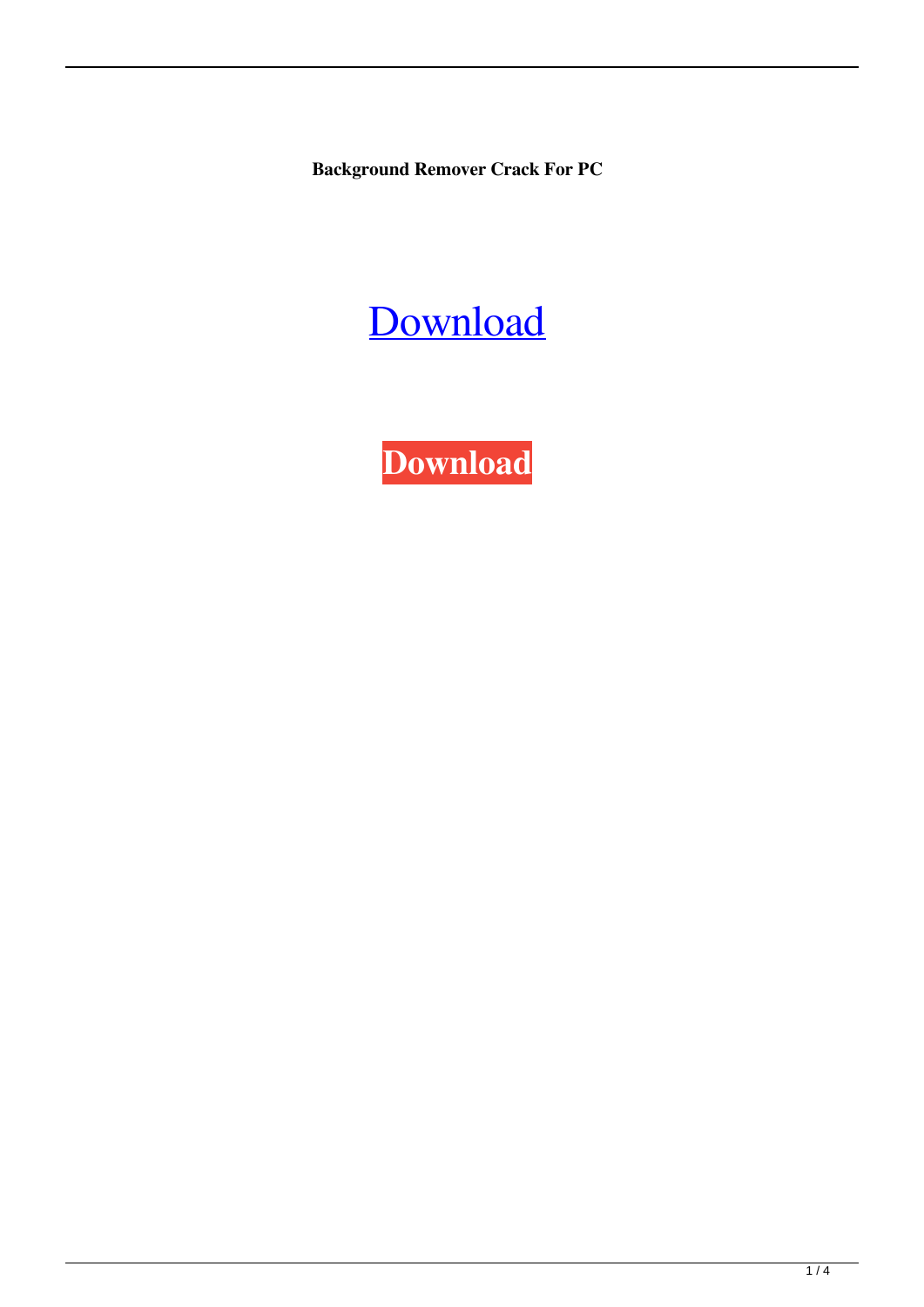### **Background Remover Crack + Torrent**

EMCO Background Remover is a program that will help you erase your personal data from the hard drives of your system using advanced techniques. The program is capable of erasing not only the operating system but also programs you have installed on your system or they might be the crucial files you've been looking for. Background Remover provides you with a possibility to erase your personal data from all the hard drives of your system, from partition to entire partition. Features:  $\checkmark$  Delete any kind of data from your hard drives with just a few clicks. ✔ Advanced data erasing techniques ✔ Safe and easy to use ✔ Data erasing algorithms can be changed with ease  $\vee$  You can choose for erasing only certain drives or even choose to erase drives with no data  $\vee$  Comprehensive list of system files which you want to delete  $\vee$  Maximum compatibility  $\vee$  Graphical interface  $\vee$  Data erasing utilities  $\vee$  Safe to use  $\vee$  Free and easy to install  $\vee$  Easy to use  $\vee$  Free download  $\vee$  Safe to use  $\vee$  Safe to erase  $\checkmark$  Safe to delete  $\checkmark$  Remove personal data with a single click  $\checkmark$  Delete local files and deleted files and folders  $\checkmark$  Improve your system speed and performance  $\vee$  Remove junk files from your system  $\vee$  Remove temp files and temporary files  $\vee$  Delete common and useful files  $\vee$  Remove duplicate files  $\vee$  Search and erase duplicate files  $\vee$  Remove old files  $\vee$  Remove invalid files  $\vee$  Remove unwanted files  $\vee$  Remove system files  $\vee$  Remove unnecessary files  $\vee$  Remove irrelevant files  $\vee$  Remove obsolete files  $\vee$  Remove duplicate system files  $\vee$  Remove invalid system files  $\vee$  Remove unused system files  $\vee$  Remove useless system files  $\vee$  Remove invalid system files  $\vee$  Remove invalid files  $\vee$  Remove invalid system files  $\vee$  Remove invalid files ✔ Remove invalid system files ✔ Remove useless system files ✔ Remove useless files ✔ Remove old system files ✔ Remove obsolete files  $\vee$  Remove useless files  $\vee$  Remove empty folders  $\vee$  Remove free space  $\vee$  Remove files in hidden folders  $\vee$  Removes system files  $\vee$  Remove temporary files  $\vee$  Remove temporary files  $\vee$  Remove recent file  $\vee$  Remove all types of files  $\vee$  Remove sub-folders  $\vee$  Remove bookmarks

#### **Background Remover Crack Free Download For Windows [April-2022]**

1. Apply cropping with background color 2. Remove background color from an image 3. Convert image to a transparent image 4. Convert image to a colored image 5. Apply colors to an image 6. Convert image to a black and white image 7. Disable cropping 8. Apply sharpening 9. Convert image to grayscale 10. Scale image 11. Scale image to a certain width and height 12. Enable/disable cropping 13. Resize image 14. Enlarge image to a certain size 15. Copy image 16. Paste image 17. Edit image 18. Make image transparent 19. Make image colored 20. Make image black and white 21. Adjust image hue 22. Adjust image saturation 23. Brightness adjustment 24. Contrast adjustment 25. Gamma adjustment 26. Save settings 27. Generate HTML code for cropping image 28. Generate HTML code for crop area selection 29. Generate HTML code for cropping result 30. Generate HTML code for cropping result Dec. 29 (Bloomberg) -- Leinster House, Ireland's parliament, will take a vote to block further spending cuts in the Republic of Ireland to support the government as the country's debt continues to swell. The minority Fine Gael-led coalition has been unable to pass the legislation needed to avert a general strike over further cuts, with opposition parties blocking action, the Independent.ie news website reported today, citing media reports. "In light of the political stalemate, it is not appropriate that parliament continue to sit," said a statement from the speaker of the Dail. "I therefore request that parliament shall on its own initiative on Monday, Jan. 5, meet in the House for a special sitting." The ban on parliament sitting is Ireland's parliament's biggest security emergency and is largely unprecedented in the history of the state, the newspaper reported. Both sides are willing to compromise, the Irish Times reported on Saturday. A majority of deputies in the Dail back the opposition's version of the proposal, which would ensure the budget won't be breached during 2011, according to Republican Sinn Féin, the newspaper reported. is giving you other options as well as other thoughts 77a5ca646e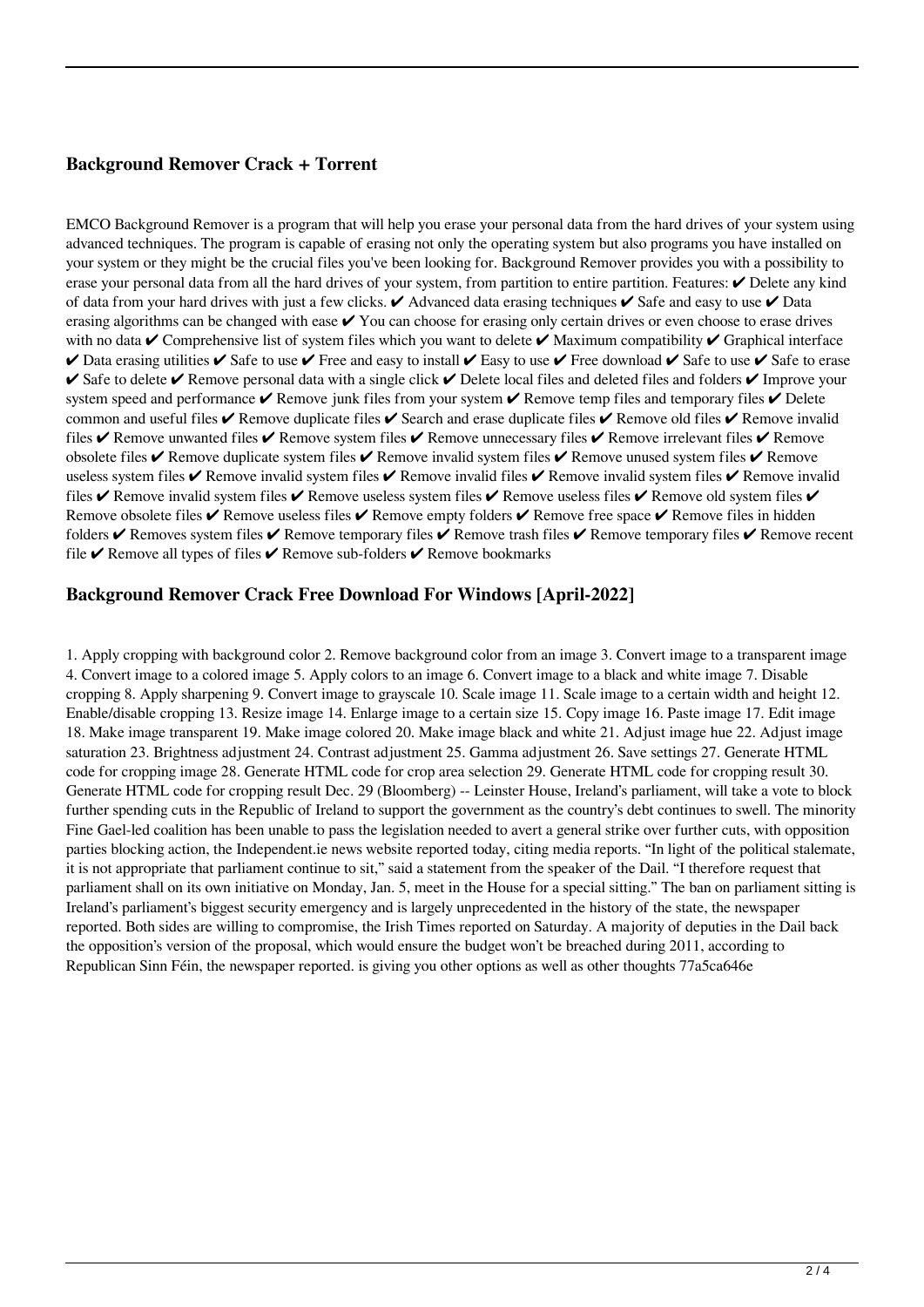#### **Background Remover Crack + With Full Keygen**

Background Remover is a free software designed for removing the background color from your images. Users can crop the unwanted area from their images to fit the exact requirements. Features: Able to convert an image into black and white, sepia, green, and more. You can use a number of presets to make an image look different from the original, like blue, purple, light green, blue green, orange, pink, yellow, dark green, and more. You can use the Preview function to preview how the image would look like after removing the background color. Supports 100+ formats, including JPG, JPEG, GIF, BMP, PNG, EMF, WMF, and TIFF. You can use a number of formats to convert your images into the desired image type, and you can choose to edit existing images too. No limitations on the size of the images. Background Remover Comments: Just drag and drop your images onto the program interface. The program is not only a background removal application, but also an image conversion program. Multiple files can be processed simultaneously. You can save the edited image back into the same directory. It supports Windows XP, Windows Vista, Windows 7, Windows 8, and Windows 10. One advantage of this tool is that there are no limitations on file types you can use. You can use multiple backgrounds for your photos, like white, black, and blue. You can use separate files for B&W, S&E, and Black and White images. It supports 100+ file formats, including JPG, GIF, PNG, and more. You can save the edited images back into the same directory. What's more, the program is free of malware and viruses, which makes it safe to use. Removing the background color from images is a quick and easy way to improve the overall appearance of your pictures. It allows you to crop the unwanted areas from your photos so they appear more attractive to you. The interface is very easy to use, so you won't need to install a working environment to use the program. You can use your own pictures or choose from the preloaded images. It supports Windows XP, Windows Vista, Windows 7, Windows 8, and Windows 10. Removing the background color from images is a quick and easy way to improve the overall appearance of your pictures. You can crop the unwanted areas from

#### **What's New in the?**

Removes or restores background from photos and other graphics. Can extract objects, shapes or people from photos, which can then be saved separately and used for creating scrapbooks and collages. Background Remover is easy to install, compatible with Photoshop and other graphic editing applications, such as Corel Paint Shop Pro. Installing it is very easy, as there is no need for you to manually copy files to the 'Plugins' folder of the host application. Working with Background Remover shouldn't pose any problem for those who are a bit familiar with the host application. Prior to marking the object you want to extract, creating a layer from the background is necessary (this is a commonly used function in Photoshop and other similar programs). You can use the selection tools that Background Remover comes with in order to carefully create the outline of the object you want to mark, while the so-called'magic wand' marks the background, which will be removed from the photo. The plugin features adjustable erasing strength options, which enables you to increase its accuracy. Background Remover supports textured backgrounds and comes with tools that can help you mark semi-transparent and lace-like objects, such as hair, making the output look natural. Background Remover can accurately determine the areas to remove and preserve. It is capable of restoring object edges and working with semi-transparent regions, ensuring that the cut-out object can be used with a different background in a natural way. It is a great tool for those who want to create collages and greeting-cards. Removing background in Photoshop File Name:Background\_Remover\_Full\_3.5.0.0.zip Size: 5.76 MB Release Date: 2017-09-05 \* What's New MacOS Support Photoshop Plugins Help Description Removes or restores background from photos and other graphics. Can extract objects, shapes or people from photos, which can then be saved separately and used for creating scrapbooks and collages. Background Remover is easy to install, compatible with Photoshop and other graphic editing applications, such as Corel Paint Shop Pro. Installing it is very easy, as there is no need for you to manually copy files to the 'Plugins' folder of the host application. Working with Background Remover shouldn't pose any problem for those who are a bit familiar with the host application. Prior to marking the object you want to extract, creating a layer from the background is necessary (this is a commonly used function in Photoshop and other similar programs). You can use the selection tools that Background Remover comes with in order to carefully create the outline of the object you want to mark, while the so-called'magic wand' marks the background, which will be removed from the photo. The